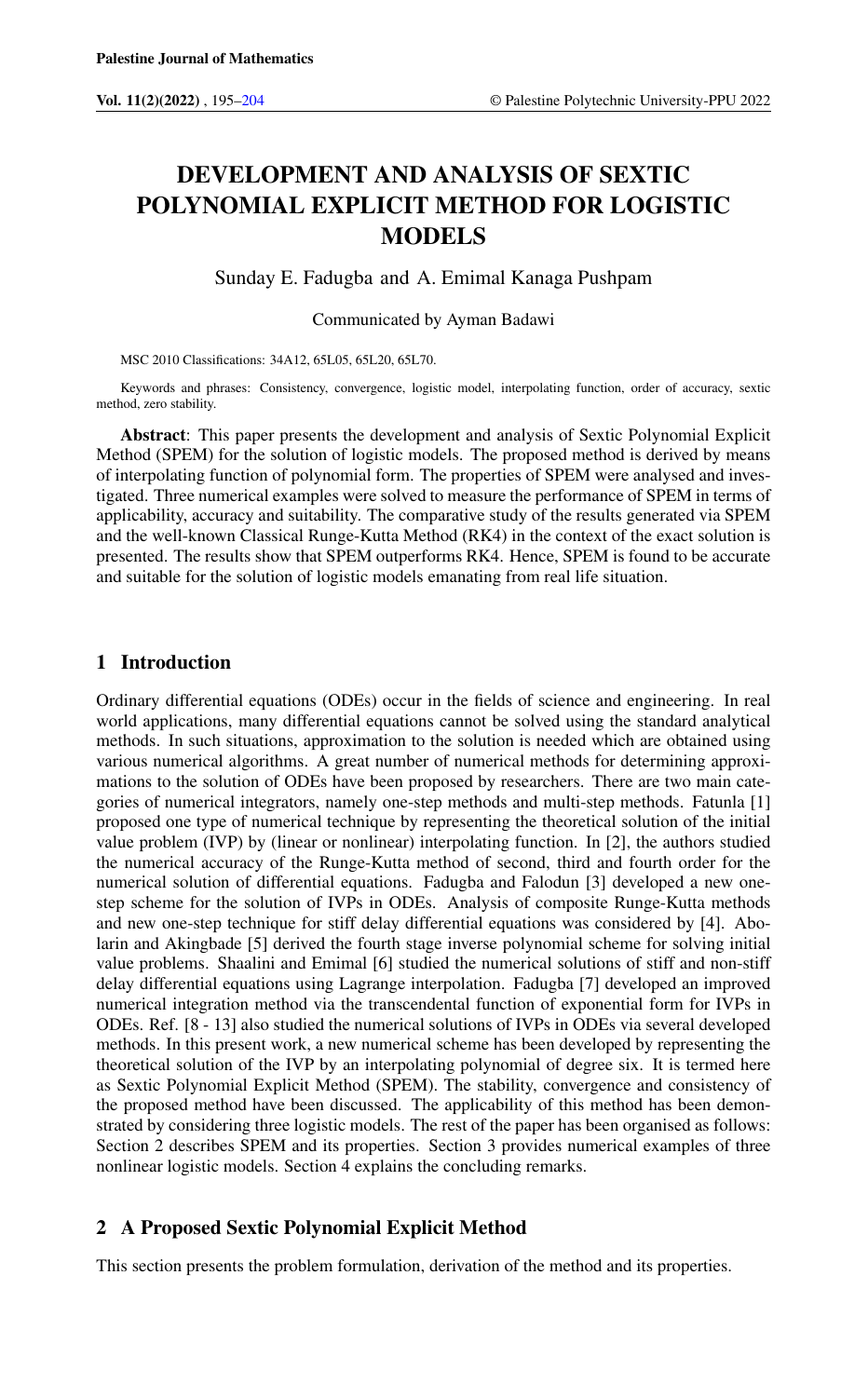#### 2.1 Problem Formulation

Consider an initial value problem of first order ordinary differential equation of the form

$$
y' = f(x, y), \ y(a) = y_0, \quad x \in [a, b], \ y \in (-\infty, \infty)
$$
 (2.1)

The existence and uniqueness of solution of  $(2.1)$  has been guaranteed via the Lipschitz condition on the interval  $I = [a, b]$ . The analytical solution of [\(2.1\)](#page-1-0) at  $x = x_n$  is given by  $y(x_n)$ .

#### 2.2 Derivation of the Method

Consider the interpolating polynomial of the form

<span id="page-1-3"></span><span id="page-1-0"></span>
$$
F(x) = \sum_{j=0}^{6} \beta_j x^j
$$
 (2.2)

where  $\beta_1, \beta_2, \beta_3, \beta_4, \beta_5, \beta_6$  are undetermined constants. The integration interval of [a, b] is defined as  $a = x_0 \le x \le x_n = b$ . The step length is defined as

$$
h = \frac{b - a}{N} \tag{2.3}
$$

The mesh point is defined as

<span id="page-1-1"></span>
$$
x_{n+1} = x_0 + (n+1)h, n = 0, 1, 2, \dots N - 1
$$
\n(2.4)

<span id="page-1-2"></span>or

$$
x_n = x_0 + nh, n = 1, 2, ...N
$$
\n(2.5)

Using  $(2.4)$  and  $(2.5)$ , with  $x_0 = 0$ , yields

<span id="page-1-6"></span>
$$
x_n = nh \tag{2.6}
$$

$$
x_{n+1} = (n+1)h
$$
 (2.7)

$$
x_{n+1} - x_n = h \tag{2.8}
$$

$$
x_{n+1}^2 - x_n^2 = (2n+1)h^2
$$
 (2.9)

$$
x_{n+1}^3 - x_n^3 = (3n^2 + 3n + 1)h^3
$$
 (2.10)

$$
x_{n+1}^4 - x_n^4 = (4n^3 + 6n^2 + 4n + 1)h^4
$$
 (2.11)

$$
x_{n+1}^5 - x_n^5 = (5n^4 + 10n^3 + 10n^2 + 5n + 1)h^5
$$
 (2.12)

$$
x_{n+1}^6 - x_n^6 = (6n^5 + 15n^4 + 20n^3 + 15n^2 + 6n + 1)h^6
$$
 (2.13)

<span id="page-1-7"></span>Expanding [\(2.2\)](#page-1-3) at the points  $x_n$  and  $x_{n+1}$  yields

<span id="page-1-4"></span>
$$
F(x_n) = \sum_{j=0}^{6} \beta_j x_n^j
$$
 (2.14)

<span id="page-1-5"></span>and

$$
F(x_{n+1}) = \sum_{j=0}^{6} \beta_j x_{n+1}^j
$$
 (2.15)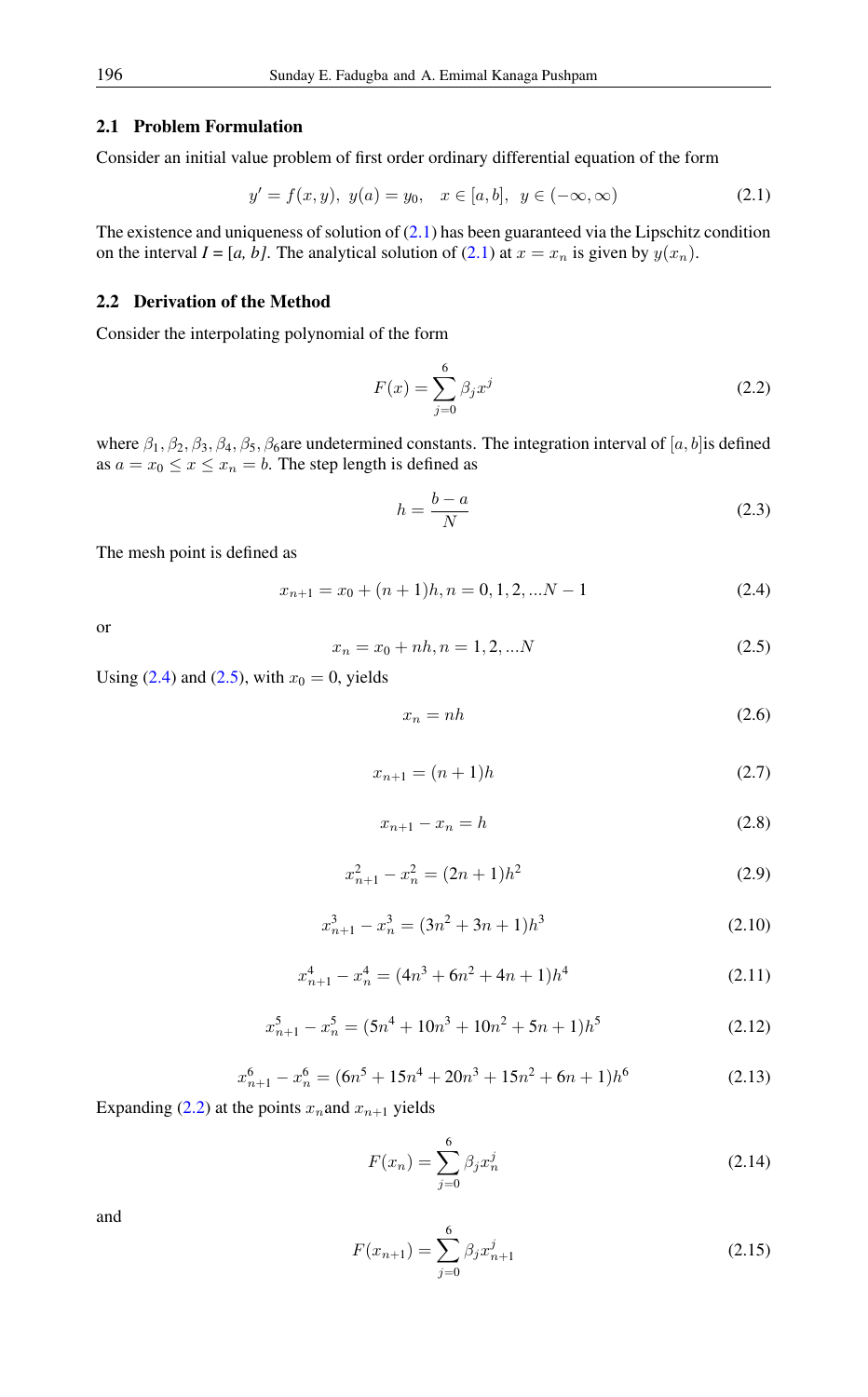respectively. Setting [\(2.14\)](#page-1-4) and [\(2.15\)](#page-1-5) into  $Y(x_n)$  and  $Y(x_{n+1})$ , we have that

<span id="page-2-0"></span>
$$
Y(x_n) = \sum_{j=0}^{6} \beta_j x_n^j
$$
 (2.16)

and

$$
Y(x_{n+1}) = \sum_{j=0}^{6} \beta_j x_{n+1}^j
$$
 (2.17)

Suppose that

$$
Y(x_{n+1}) - Y(x_n) \equiv y_{n+1} - y_n \tag{2.18}
$$

where

$$
Y(x_{n+1}) - Y(x_n) = \sum_{j=1}^6 \beta_j \left( x_{n+1}^j - x_n^j \right) = \beta_1 \left( x_{n+1} - x_n \right) + \beta_2 \left( x_{n+1}^2 - x_n^2 \right) + \beta_3 \left( x_{n+1}^3 - x_n^3 \right) + \beta_4 \left( x_{n+1}^4 - x_n^4 \right) + \beta_5 \left( x_{n+1}^5 - x_n^5 \right) + \beta_6 \left( x_{n+1}^6 - x_n^6 \right)
$$
(2.19)

This implies that

<span id="page-2-4"></span>
$$
y_{n+1} - y_n = \beta_1 (x_{n+1} - x_n) + \beta_2 (x_{n+1}^2 - x_n^2) + \beta_3 (x_{n+1}^3 - x_n^3) + \beta_4 (x_{n+1}^4 - x_n^4) + \beta_5 (x_{n+1}^5 - x_n^5) + \beta_6 (x_{n+1}^6 - x_n^6)
$$
(2.20)

Differentiating [\(2.16\)](#page-2-0), yields

<span id="page-2-1"></span>
$$
f_n = \sum_{j=1}^{6} j\beta_j x_n^{j-1}
$$
 (2.21)

$$
f_n^{(1)} = \sum_{j=2}^{6} j(j-1)\beta_j x_n^{j-2}
$$
 (2.22)

$$
f_n^{(2)} = \sum_{j=3}^{6} j(j-1)(j-2)\beta_j x_n^{j-3}
$$
 (2.23)

$$
f_n^{(3)} = \sum_{j=4}^{6} j(j-1)(j-2)(j-3)\beta_j x_n^{j-4}
$$
 (2.24)

$$
f_n^{(4)} = \sum_{j=5}^{6} j(j-1)(j-2)(j-3)(j-4)\beta_j x_n^{j-5}
$$
 (2.25)

<span id="page-2-3"></span>
$$
f_n^{(5)} = \sum_{j=6}^{6} j(j-1)(j-2)(j-3)(j-4)(j-5)\beta_j x_n^{j-6}
$$
 (2.26)

<span id="page-2-2"></span>Solving  $(2.21)$ - $(2.26)$  and using  $(2.6)$ , we obtain

$$
\beta_1 = \frac{1}{720} \left( 720 f_n - 720 n h f_n^{(1)} + 360 (n h)^2 f_n^{(2)} - 120 (n h)^3 f_n^{(3)} + 30 (n h)^4 f_n^{(4)} - 6 (n h)^5 f_n^{(5)} \right)
$$
\n(2.27)

$$
\beta_2 = \frac{1}{720} \left( 360 f_n^{(1)} - 360 n h f_n^{(2)} + 180 (n h)^2 f_n^{(3)} - 60 (n h)^3 f_n^{(4)} + 15 (n h)^4 f_n^{(5)} \right) \tag{2.28}
$$

$$
\beta_3 = \frac{1}{720} \left( 120 f_n^{(2)} - 120nh f_n^{(3)} + 60(nh)^2 f_n^{(4)} - 20(nh)^3 f_n^{(5)} \right) \tag{2.29}
$$

$$
\beta_4 = \frac{1}{720} \left( 30 f_n^{(3)} - 30 n h f_n^{(4)} + 15 (n h)^2 f_n^{(5)} \right) \tag{2.30}
$$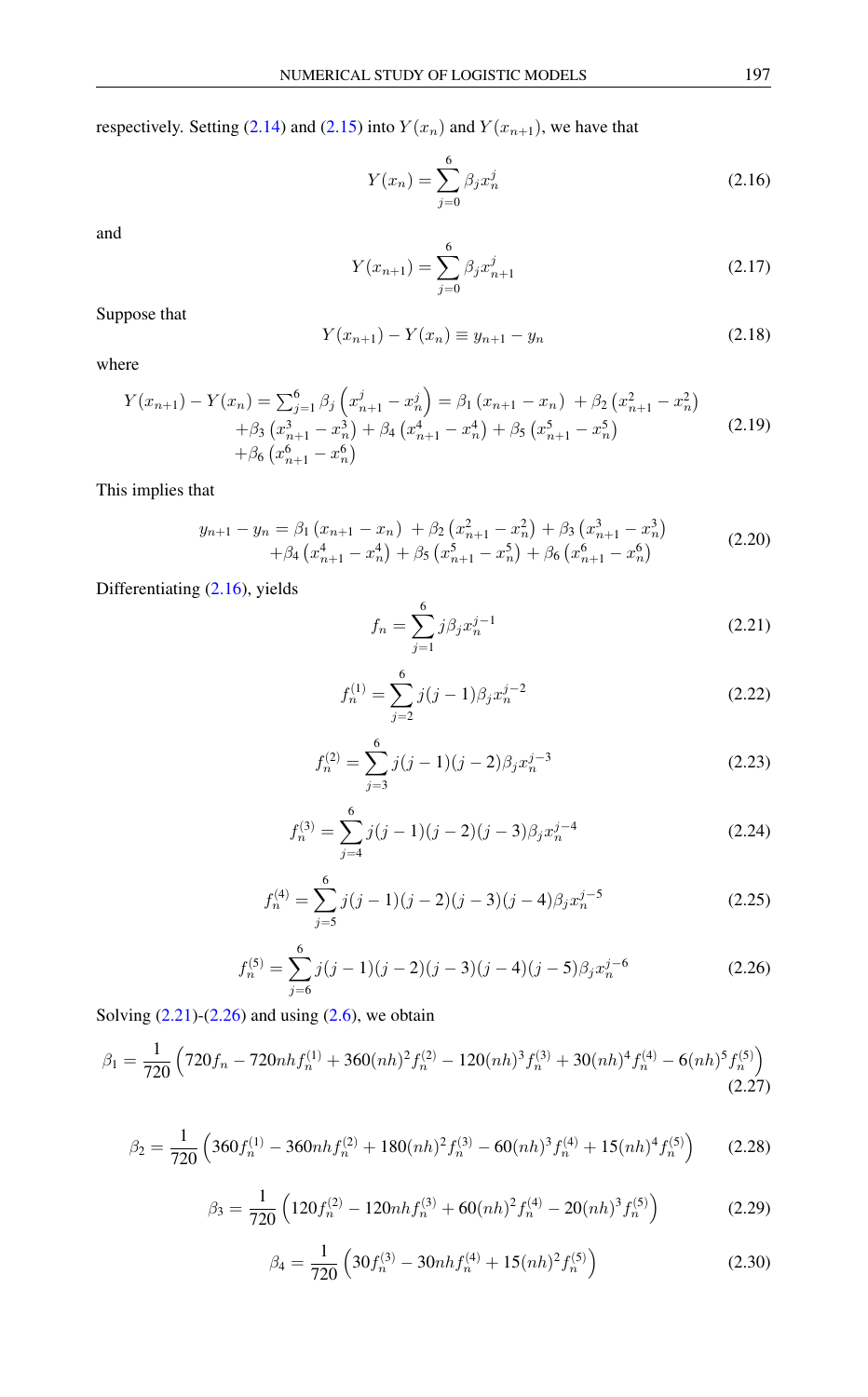$$
\beta_5 = \frac{1}{720} \left( 6f_n^{(4)} - 6nh f_n^{(5)} \right) \tag{2.31}
$$

<span id="page-3-1"></span>
$$
\beta_6 = \frac{f_n^{(5)}}{720} \tag{2.32}
$$

<span id="page-3-0"></span>Using [\(2.6\)](#page-1-6)-[\(2.13\)](#page-1-7), [\(2.27\)](#page-2-3)-[\(2.32\)](#page-3-0) in [\(2.20\)](#page-2-4), yields

$$
y_{n+1} - y_n = \frac{h}{720} (B_1 + B_2 + B_3 + B_4 + B_5 + B_6)
$$
 (2.33)

<span id="page-3-2"></span>with

$$
B_1 = \left(720f_n - 720nh f_n^{(1)} + 360(nh)^2 f_n^{(2)} - 120(nh)^3 f_n^{(3)} + 30(nh)^4 f_n^{(4)} - 6(nh)^5 f_n^{(5)}\right)
$$
\n(2.34)

$$
B_2 = h(2n+1)\left(360f_n^{(1)} - 360nhf_n^{(2)} + 180(nh)^2f_n^{(3)} - 60(nh)^3f_n^{(4)} + 15(nh)^4f_n^{(5)}\right)
$$
(2.35)

$$
B_3 = h^2(3n^2 + 3n + 1) \left( 120f_n^{(2)} - 120nh f_n^{(3)} + 60(nh)^2 f_n^{(4)} - 20(nh)^3 f_n^{(5)} \right) \tag{2.36}
$$

$$
B_4 = h^3(4n^3 + 6n^2 + 4n + 1) \left(30f_n^{(3)} - 30nhf_n^{(4)} + 15(nh)^2f_n^{(5)}\right)
$$
 (2.37)

$$
B_5 = h^4(5n^4 + 10n^3 + 10n^2 + 5n + 1)\left(6f_n^{(4)} - 6nhf_n^{(5)}\right)
$$
 (2.38)

$$
B_6 = h^5(6n^5 + 15n^4 + 20n^3 + 15^2 + 6n + 1)f_n^{(5)}
$$
\n(2.39)

<span id="page-3-3"></span>Equation [\(2.33\)](#page-3-1) is the newly proposed Sextic Polynomial Explicit Method for the solution of initial value problems of ordinary differential equations.

#### 2.3 Properties of the scheme

The properties of the method are discussed as follows:

#### 2.3.1 Order and Consistency of the Method

According to [14], a numerical method is said to be consistent if it has at least order  $p = 1$ . To determine the order of the method and to show the consistency property of the method, we follow the procedures of [14] and [15]. Substituting [\(2.34\)](#page-3-2)-[\(2.39\)](#page-3-3) into [\(2.33\)](#page-3-1) and simplifying further, yields

$$
\frac{y_{n+1} - y_n}{h} = f_n + \frac{h}{2}f_n^{(1)} + \frac{h^2}{6}f_n^{(2)} + \frac{h^3}{24}f_n^{(3)} + \frac{h^4}{120}f_n^{(4)} + \frac{h^5}{720}f_n^{(5)} \tag{2.40}
$$

Taking the limit as  $h \to 0$ , we get

$$
\frac{y_{n+1} - y_n}{h} = f_n = f(x_n, y_n)
$$
\n(2.41)

Hence, the method given by [\(2.33\)](#page-3-1) is consistent. By virtue of the Taylor series, it is found that the method is of order 6. Also, the local truncation error for this method is obtained as  $O(h^7)$ . 2.3.2 Linear Stability Analysis of the Method

Consider the linear test equation of the form

$$
y' = \lambda y, y(x_0) = y_0 \tag{2.42}
$$

where  $\lambda$  is a constant. Then

$$
f_n = \lambda y_n, f_n^{(1)} = \lambda^2 y_n, f_n^{(2)} = \lambda^3 y_n, f_n^{(3)} = \lambda^4 y_n, f_n^{(4)} = \lambda^5 y_n, f_n^{(5)} = \lambda^6 y_n
$$
 (2.43)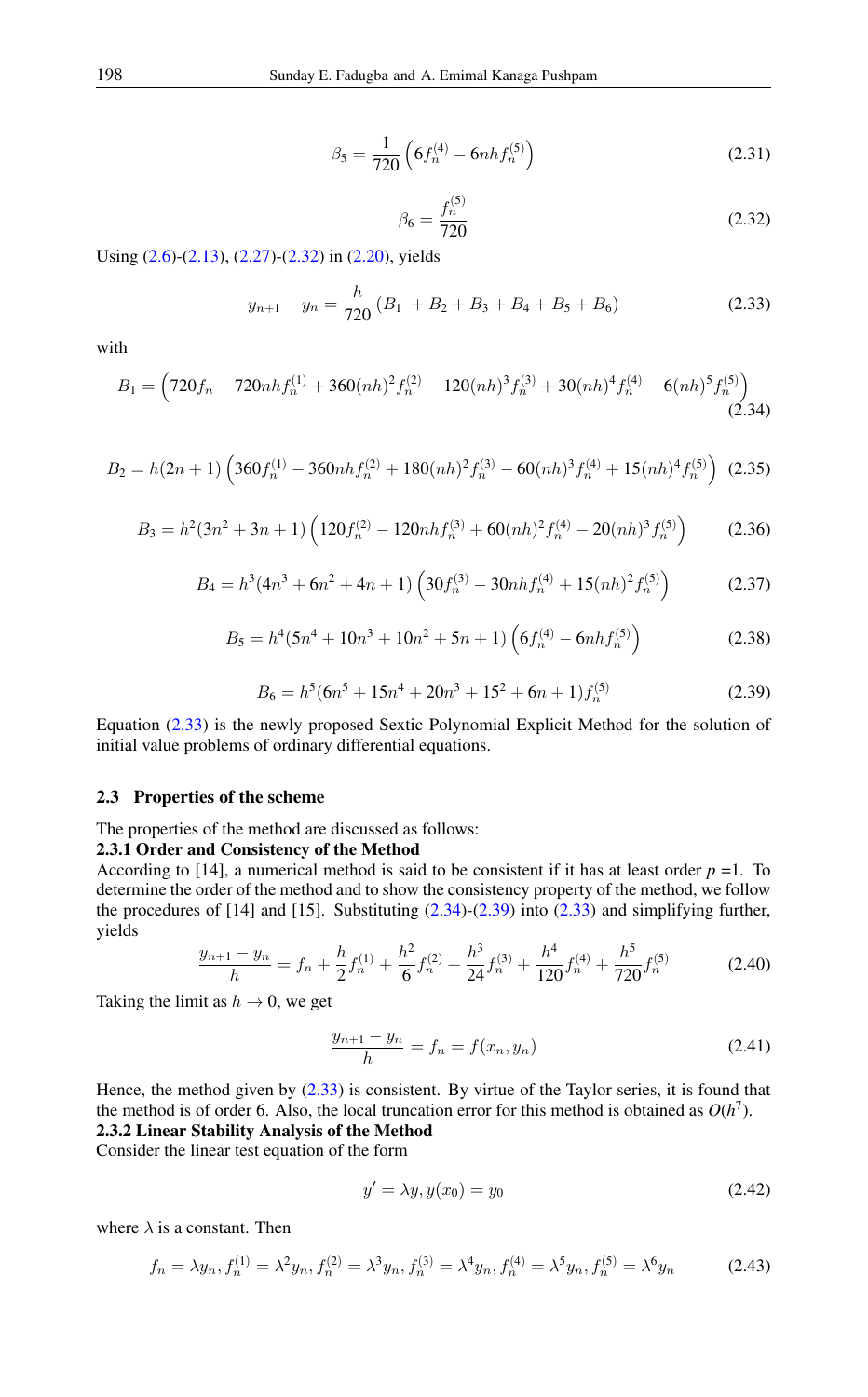Thus,  $(2.33)$  becomes

<span id="page-4-0"></span>
$$
\frac{y_{n+1}}{y_n} = \left(1 + \lambda h + \frac{(\lambda h)^2}{2} + \frac{(\lambda h)^3}{6} + \frac{(\lambda h)^4}{24} + \frac{(\lambda h)^5}{120} + \frac{(\lambda h)^6}{720}\right) \tag{2.44}
$$

Setting  $z = \lambda h$ , then [\(2.44\)](#page-4-0) becomes

$$
\frac{y_{n+1}}{y_n} = \left(1 + z + \frac{z^2}{2} + \frac{z^3}{6} + \frac{z^4}{24} + \frac{z^5}{120} + \frac{z^6}{720}\right)
$$
(2.45)

The stability polynomial of this new method is given by

$$
p(z) = \sum_{k=0}^{6} \frac{z^k}{\Gamma(k+1)}
$$
\n(2.46)

The linear stability region of SPEM is obtained and given in the following figure.



#### 2.3.3 Zero Stability of the Method

A linear explicit multistep method of  $k = 1$  is said to be zero stable if the zeros of the first characteristic polynomial

$$
p(r) = \sum_{j=1}^{1} \alpha_j r^j
$$
 (2.47)

satisfy the Dahlquist root conditions:

- (i) all zeros *r* satisfy  $|r| \leq 1$
- (ii) multiple zeros satisfy  $|r| < 1$

The characteristic polynomial for SPEM is given by

$$
p(r) = r - 1\tag{2.48}
$$

To get the zero(s), setting  $p(r) = 0$ This implies that

$$
r - 1 = 0, r = 1 \tag{2.49}
$$

Since the zero of the first characteristic polynomial of SPEM satisfies the above root conditions, hence, it is concluded that SPEM is zero stable.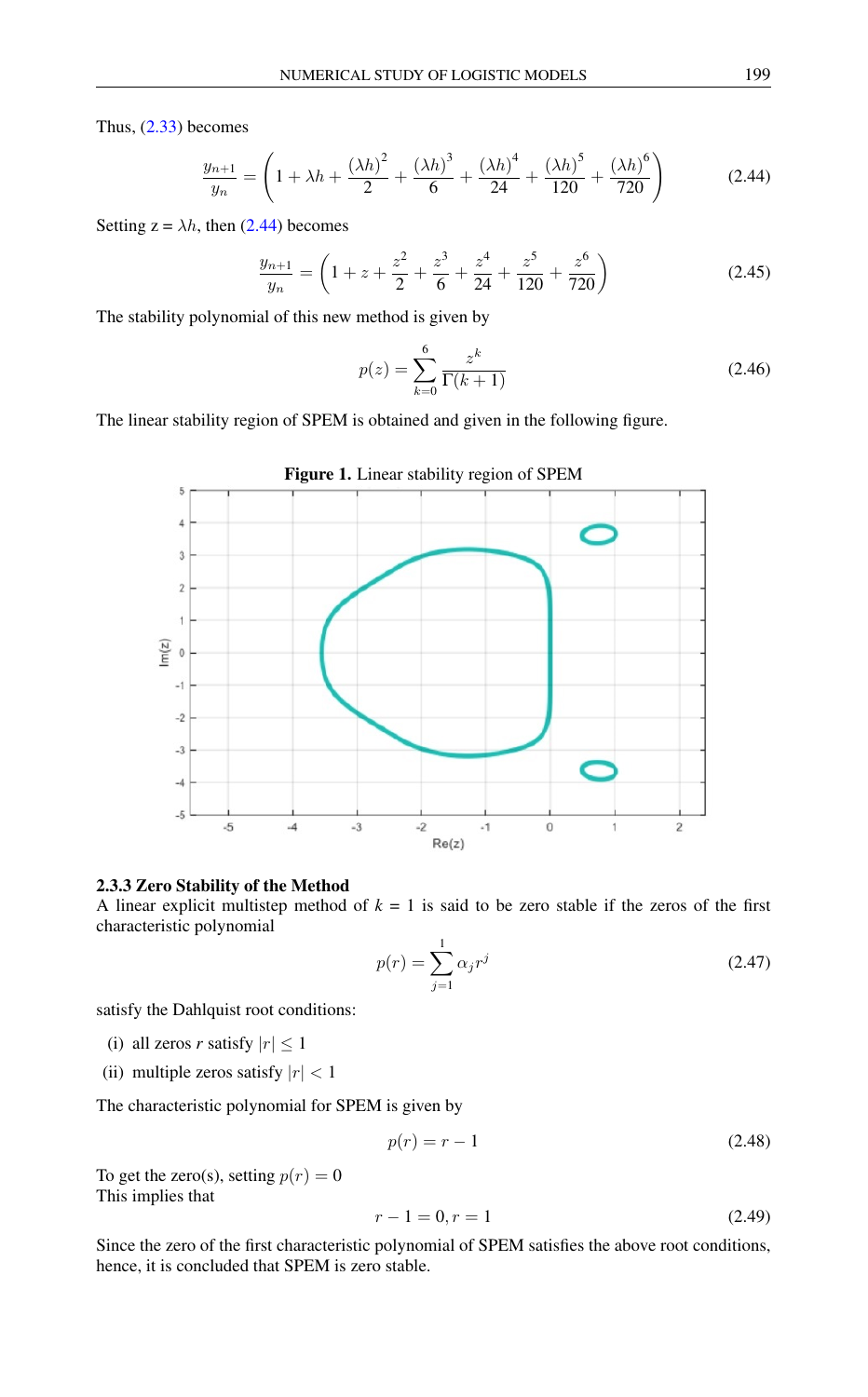#### 2.3.4 Convergence of the Method

From the order of accuracy of the method, it is clearly seen that the method is of order six. Also the method is zero stable and consistent. The necessary and sufficient conditions for a numerical method to be convergent are zero stability and consistency. Since these conditions are satisfied, we can conclude that SPEM is convergent

## 3 Numerical Examples and Results

The performance of the SPEM is tested on the following logistics models. Example 1: Consider a non-linear logistic model for the bacteria growth rate of the form

$$
\frac{dc}{dt} = kc(1 - 0.0125c), c(0) = 4, k = 5
$$
\n(3.1)

The exact solution is obtained as

$$
c(t) = \frac{80}{1 + 19 \exp(-5t)}
$$
(3.2)

The results generated via SPEM and RK4 are presented in Tables 1 and 2.

Example 2: Consider a non-linear logistic model

$$
\frac{du}{dt} = u(1-u), u(0) = 0.4
$$
\n(3.3)

The exact solution is obtained as

$$
u(t) = \frac{0.4 \exp(t)}{1 + 0.4(\exp(t) - 1)}
$$
(3.4)

The results generated via SPEM and RK4 are shown in Tables 3 and 4.

Example 3: Consider a non-linear logistic model

$$
\frac{du}{dt} = u(a - bu), u(0) = u_0 \tag{3.5}
$$

The exact solution is obtained as

$$
u(t) = \frac{au_0 \exp(at)}{a + bu_0(\exp(at) - 1)}
$$
\n(3.6)

where *a* is the coefficient for the virus transmission mechanism and *b* is the coefficient for the effectiveness of the government restrictions (quarantine rule). The results generated via SPEM and RK4 are displayed in Tables 5, 6 and 7.

Table 1. Final absolute relative error generated via SPEM and RK4 for Problem 1

|        | <b>SPEM</b>    | RK4            |
|--------|----------------|----------------|
| 01     | 0.000050703451 | 0.006096554432 |
| 0.01   | 0.000000000046 | 0.000000668329 |
| 0.001  | 0.000000000000 | 0.000000000068 |
| 0.0001 | 0.000000000000 | 0.000000000000 |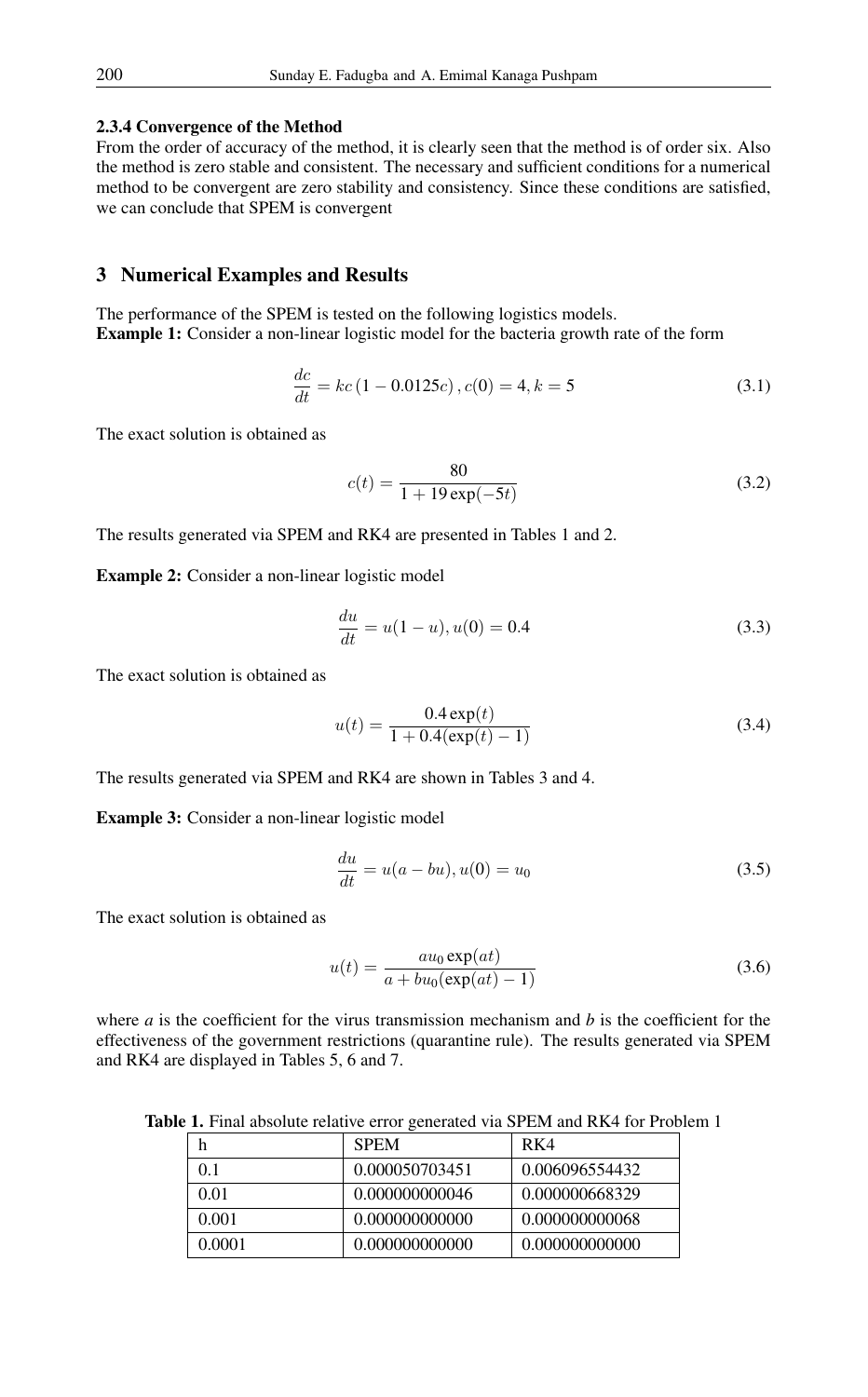| 'TN' | $"CN"$ <sub>SPEM</sub> | $\cdot$ CN' <sub>RK4</sub> | 'CTN' $_{EXACT}$ | 'EN' $_{SPEM}$ | 'EN' $_{RK4}$  |
|------|------------------------|----------------------------|------------------|----------------|----------------|
| 0.0  | 4.0000000000000        | 4.0000000000000            | 4.0000000000000  | 0.000000000000 | 0.000000000000 |
| 0.1  | 6.3877041904300        | 6.3869308532960            | 6.3876934521450  | 0.000010738285 | 0.000762598848 |
| 0.2  | 10.012905523178        | 10.010782619961            | 10.012879839867  | 0.000025683311 | 0.002097219906 |
| 0.3  | 15.268732237921        | 15.264702526237            | 15.268711060481  | 0.000021177440 | 0.004008534244 |
| 0.4  | 22.400329045712        | 22.394184281537            | 22.400364973206  | 0.000035927494 | 0.006180691669 |
| 0.5  | 31.254602812292        | 31.246730899601            | 31.254700733190  | 0.000097920898 | 0.007969833589 |
| 0.6  | 41.110901769627        | 41.102181767458            | 41.110934640935  | 0.000032871308 | 0.008752873477 |
| 0.7  | 50.834079405603        | 50.825520453662            | 50.833986027699  | 0.000093377904 | 0.008465574037 |
| 0.8  | 59.347386587158        | 59.339647124272            | 59.347306972859  | 0.000079614299 | 0.007659848587 |
| 0.9  | 66.057222691939        | 66.050387768979            | 66.057237226231  | 0.000014534292 | 0.006849457252 |
| 1.0  | 70.920615221808        | 70.914569370827            | 70.920665925259  | 0.000050703451 | 0.006096554432 |

Table 2. Comparative results analyses of SPEM, RK4 and exact solution for Problem 1 with h = 0.1

Table 3. Final absolute relative error generated via SPEM and RK4 for Problem 2

| h      | <b>SPEM</b>    | RK4            |
|--------|----------------|----------------|
| 01     | 0.000000000143 | 0.000000014610 |
| 0.01   | 0.000000000000 | 0.000000000001 |
| 0.001  | 0.000000000000 | 0.000000000000 |
| 0.0001 | 0.000000000000 | 0.000000000000 |

Table 4. Comparative results analyses of SPEM, RK4 and exact solution for Problem 2 with h = 0.1

| 'TN' | 'UN' $_{SPEM}$ | 'UN' $_{RK4}$  | 'UTN' $_{EXACT}$ | 'EN' $_{SPEM}$ | 'EN' $_{RK4}$  |
|------|----------------|----------------|------------------|----------------|----------------|
| 0.0  | 0.400000000000 | 0.400000000000 | 0.400000000000   | 0.000000000000 | 0.000000000000 |
| 0.1  | 0.424222038729 | 0.424222037019 | 0.424222038718   | 0.000000000011 | 0.000000001700 |
| 0.2  | 0.448813669556 | 0.448813666287 | 0.448813669530   | 0.000000000026 | 0.000000003244 |
| 0.3  | 0.473658134962 | 0.473658130255 | 0.473658134918   | 0.000000000044 | 0.000000004663 |
| 0.4  | 0.498633726438 | 0.498633720377 | 0.498633726374   | 0.000000000065 | 0.000000005996 |
| 0.5  | 0.523616137863 | 0.523616130491 | 0.523616137777   | 0.000000000086 | 0.000000007286 |
| 0.6  | 0.548480927451 | 0.548480918768 | 0.548480927346   | 0.000000000105 | 0.000000008577 |
| 0.7  | 0.573105985409 | 0.573105975371 | 0.573105985287   | 0.000000000122 | 0.000000009917 |
| 0.8  | 0.597373904008 | 0.597373892527 | 0.597373903873   | 0.000000000134 | 0.000000011346 |
| 0.9  | 0.621174153740 | 0.621174140697 | 0.621174153598   | 0.000000000142 | 0.000000012901 |
| 1.0  | 0.644404982788 | 0.644404968035 | 0.644404982645   | 0.000000000143 | 0.000000014610 |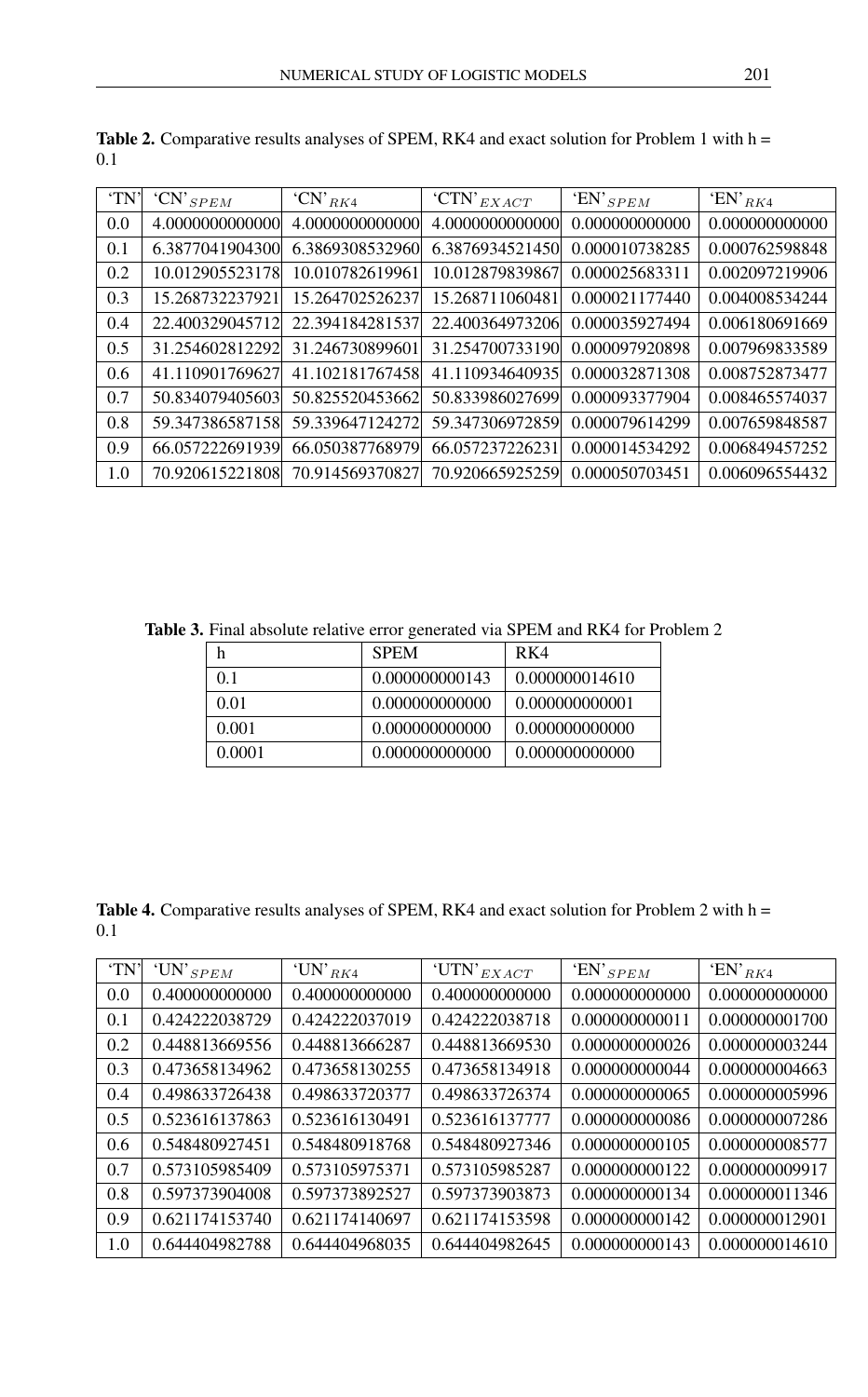| 'TN' | 'UN' $_{SPEM}$   | 'UN' $_{RK4}$    | 'UTN' $_{EXACT}$ | 'EN' $_{SPEM}$ | 'EN' $_{RK4}$  |
|------|------------------|------------------|------------------|----------------|----------------|
| 0.0  | 571.000000000000 | 571.000000000000 | 571.000000000000 | 0.000000000000 | 0.000000000000 |
| 0.1  | 587.094946807399 | 587.094946728635 | 587.094946807399 | 0.000000000000 | 0.000000078764 |
| 0.2  | 603.640118867513 | 603.640118705663 | 603.640118867514 | 0.000000000000 | 0.000000161851 |
| 0.3  | 620.647913364301 | 620.647913114868 | 620.647913364302 | 0.000000000001 | 0.000000249433 |
| 0.4  | 638.131057592256 | 638.131057250567 | 638.131057592257 | 0.000000000001 | 0.000000341690 |
| 0.5  | 656.102617101494 | 656.102616662689 | 656.102617101495 | 0.000000000001 | 0.000000438806 |
| 0.6  | 674.576004006246 | 674.576003465277 | 674.576004006247 | 0.000000000002 | 0.000000540970 |
| 0.7  | 693.564985457754 | 693.564984809376 | 693.564985457756 | 0.000000000002 | 0.000000648380 |
| 0.8  | 713.083692282365 | 713.083691521129 | 713.083692282367 | 0.000000000001 | 0.000000761237 |
| 0.9  | 733.146627785476 | 733.146626905724 | 733.146627785477 | 0.000000000002 | 0.000000879754 |
| 1.0  | 753.768676721770 | 753.768675717628 | 753.768676721772 | 0.000000000002 | 0.000001004144 |

Table 5. Comparative results analyses of SPEM, RK4 and exact solution for Problem 3 with h = 0.1

Table 6. Comparative results analyses of SPEM, RK4 and exact solution for Problem 3 with h = 0.1 and different values of time,  $t$  (days)

| t               | 'UN' $_{SPEM}$     | 'UN' $_{RK4}$      | 'UTN' $_{EXACT}$   |
|-----------------|--------------------|--------------------|--------------------|
| $\Omega$        | 571.0000000000000  | 571.0000000000000  | 571.000000000000   |
| $5\overline{)}$ | 2266.103420036719  | 2266.103405749799  | 2266.103420036581  |
| 10              | 8457.563886923883  | 8457.563798505764  | 8457.563886922031  |
| 15              | 25923.854096541858 | 25923.853848460403 | 25923.854096542524 |
| 20              | 52826.493984558489 | 52826.493719219063 | 52826.493984553577 |
| 25              | 70994.527830096296 | 70994.527692920543 | 70994.527830096500 |
| 30              | 77573.486837016710 | 77573.486784128749 | 77573.486837016419 |
| 35              | 79387.635604725554 | 79387.635586962890 | 79387.635604725525 |
| 40              | 79848.116894757739 | 79848.116889236670 | 79848.116894757666 |
| 45              | 79962.492437872614 | 79962.492436233428 | 79962.492437872585 |
| 50              | 79990.747480797407 | 79990.747480325139 | 79990.747480797450 |
| 55              | 79997.718158025498 | 79997.718157892130 | 79997.718158025382 |
| 60              | 79999.437292604693 | 79999.437292567658 | 79999.437292604678 |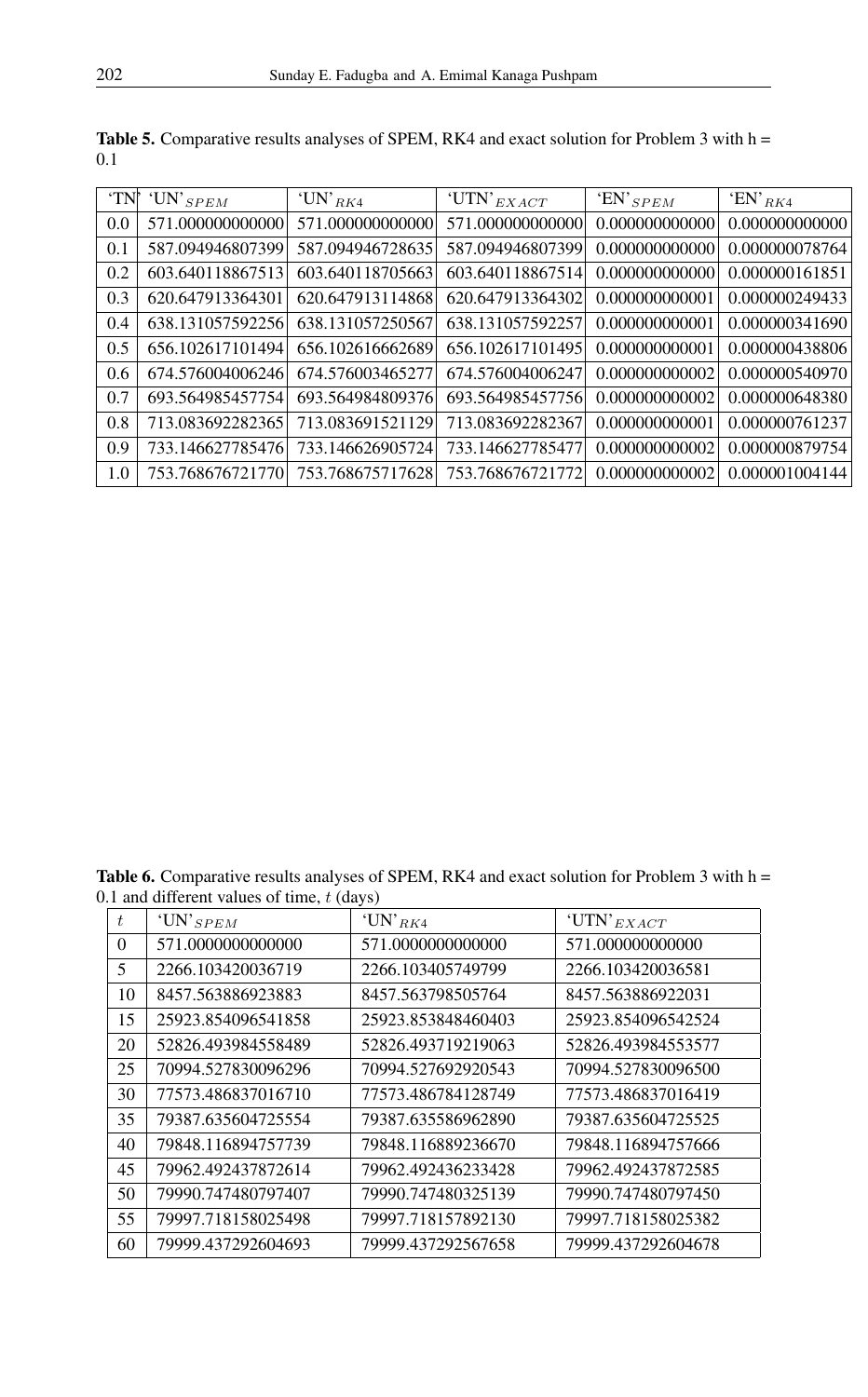| t  | 'EN' $_{SPEM}$ | 'EN' $_{RK4}$  |  |  |  |
|----|----------------|----------------|--|--|--|
| 0  | 0.000000000000 | 0.000000000000 |  |  |  |
| 5  | 0.000000000139 | 0.000014286782 |  |  |  |
| 10 | 0.000000001852 | 0.000088416267 |  |  |  |
| 15 | 0.000000000666 | 0.000248082120 |  |  |  |
| 20 | 0.000000004911 | 0.000265334515 |  |  |  |
| 25 | 0.000000000204 | 0.000137175957 |  |  |  |
| 30 | 0.000000000291 | 0.000052887670 |  |  |  |
| 35 | 0.000000000029 | 0.000017762635 |  |  |  |
| 40 | 0.000000000073 | 0.000005520997 |  |  |  |
| 45 | 0.000000000029 | 0.000001639157 |  |  |  |
| 50 | 0.000000000044 | 0.000000472312 |  |  |  |
| 55 | 0.000000000116 | 0.000000133252 |  |  |  |
| 60 | 0.000000000015 | 0.000000037020 |  |  |  |

Table 7. Absolute relative error generated via SPEM and RK4 for Problem 3 with h = 0.1 and different values of time,  $t$  (days)

### 4 Concluding Remarks

In this paper, Sextic Polynomial Explicit Method (SPEM) for the solution of logistic models has been developed. The properties of SPEM in terms of order of accuracy, consistency, linear stability, zero stability and convergence were analysed and investigated. To measure the performance of SPEM, three numerical examples have been solved and the results were compared with the Classical Runge-Kutta Method (RK4) in the context of the Exact Solution (ES). Furthermore, by varying the step length, there are six-order decrease in the values of the final absolute relative errors generated via SPEM as shown in Tables 1 and 3. Moreover, it is also observed from Tables 2, 4, 5 and 6 that SPEM outperformed the well-known RK4. In addition, it is clearly seen from Table 6 that the results of SPEM followed that of exact solution elegantly for different values of time, *t* as this is evident in Table 7. Hence, SPEM is found to be accurate, consistent, stable, zero stable, convergence and a good sixth order explicit method for the numerical solutions of IVPs of different characteristics in ODEs.

## <span id="page-8-0"></span>References

- [1] S.O. Fatunla, A new algorithm for numerical solution of ordinary differential equations, *Computers and Mathematics with Applications,* 2, 247–253 (1976).
- [2] N. Ahmad, S. Charan, and V. P. Singh, Study of numerical accuracy of Runge-Kutta second, third and fourth order method, *International Journal of Computer and Mathematical Sciences*, 4, 111–118 (2015).
- [3] S. Fadugba and B. Falodun, Development of a new one-step scheme for the solution of initial value problem (IVP) in ordinary differential equations, *International Journal of Theoretical and Applied Mathematics*, 3, 58–63 (2017).
- [4] J. V. Shaalini and K.P.A. Emimal, Analysis of composite Runge Kutta methods and new one-step technique for stiff delay differential equations, *International Journal of Applied Mathematics*, 49, 359-368 (2019).
- [5] O.E. Abolarin and S.W. Akingbade, Derivation and application of fourth stage inverse polynomial scheme to initial value problems, *IAENG International Journal of Applied Mathematics*, 47, 459–464 (2017).
- [6] J.V. Shaalini and K.P.A. Emimal, A new one-step method for solving stiff and non-stiff delay differential equations using Lagrange interpolation, *Journal of Applied Science and Computations*, 6, 949–956 (2019).
- [7] S.E. Fadugba, Development of an improved numerical integration method via the transcendental function of exponential form, *Journal of Interdisciplinary Mathematics*,https://doi.org/10.1080/09720502.2020.1747196, 23, 1347-1356 (2020).